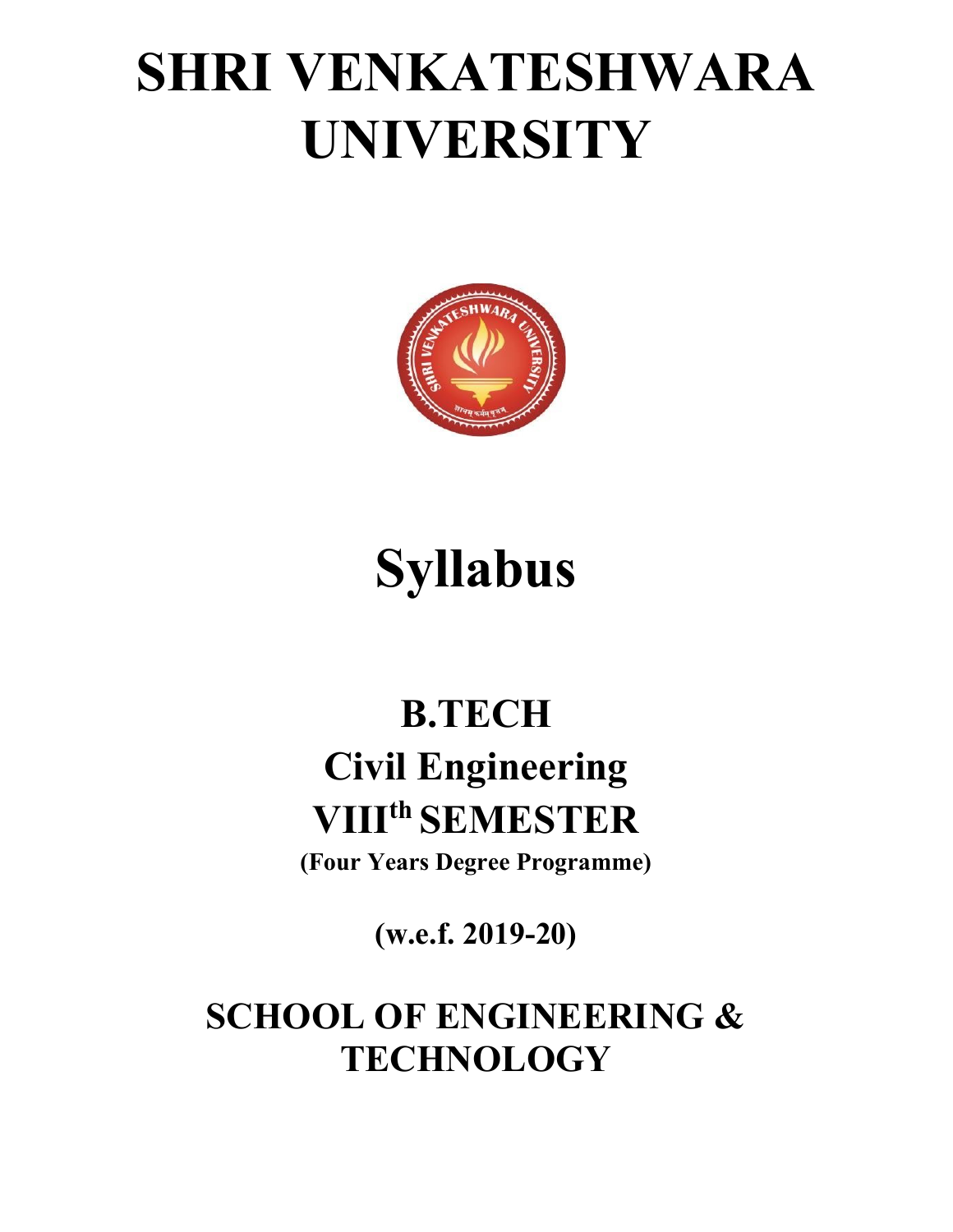| <b>Civil Engineering</b> |                      |                                                                |                |                |                |           |           |                          |           |                 |                |       |                |  |
|--------------------------|----------------------|----------------------------------------------------------------|----------------|----------------|----------------|-----------|-----------|--------------------------|-----------|-----------------|----------------|-------|----------------|--|
|                          | <b>SEMESTER-VIII</b> |                                                                |                |                |                |           |           |                          |           |                 |                |       |                |  |
| Sl.                      | Subject<br>Codes     | Subject                                                        |                | Periods        |                |           |           | <b>Evaluation Scheme</b> |           | End<br>Semester |                | Total | Credit         |  |
| No<br>$\bullet$          |                      |                                                                | L              | T              | $\mathbf{P}$   | <b>CT</b> | <b>TA</b> | Total                    | <b>PS</b> | TE              | PE             |       |                |  |
| $\mathbf{1}$             | <b>SCE-701</b>       | Ground Water<br>Management                                     | $\overline{3}$ | $\overline{0}$ | $\overline{0}$ | 20        | 10        | 30                       |           | 70              |                | 100   | 3              |  |
| $\overline{2}$           | <b>SCE-702</b>       | Industrial Pollution<br>Control $\&$<br>Environmental<br>Audit | $\overline{2}$ | $\overline{0}$ | $\overline{0}$ | 20        | 10        | 30                       |           | 70              |                | 100   | $\overline{2}$ |  |
| 3                        | <b>SOE-081</b>       | Renewable Energy                                               | $\overline{3}$ | $\mathbf{0}$   | $\overline{0}$ | 20        | 10        | 30                       |           | 70              |                | 100   | 3              |  |
| $\overline{4}$           | <b>SOE-082</b>       | Operation<br>Research                                          | 3              | $\overline{0}$ | $\overline{0}$ | 20        | 10        | 30                       |           | 70              |                | 100   | 3              |  |
| 5                        | <b>SCE-811</b>       | Project-II                                                     | $\theta$       | $\overline{0}$ | 12             |           |           |                          | 100       |                 | 10<br>$\Omega$ | 200   | 6              |  |
| 6                        | <b>SCE-888</b>       | Seminar                                                        |                |                |                |           |           |                          | 100       |                 |                | 100   | 3              |  |
|                          |                      | Total                                                          |                |                |                |           |           |                          |           |                 |                | 700   | 20             |  |

### SCE-701 GROUNDWATER MANAGEMENT

Introduction, Occurrence of ground water, Hydrological Cycle, Ground water movement, Well Hydraulics and Water Wells, Ground Water quality, Ground Water Modeling Techniques, Surface and Subsurface Investigations of Ground water, Artificial discharge and Recharge of Ground Water, Ground Water Management Techniques.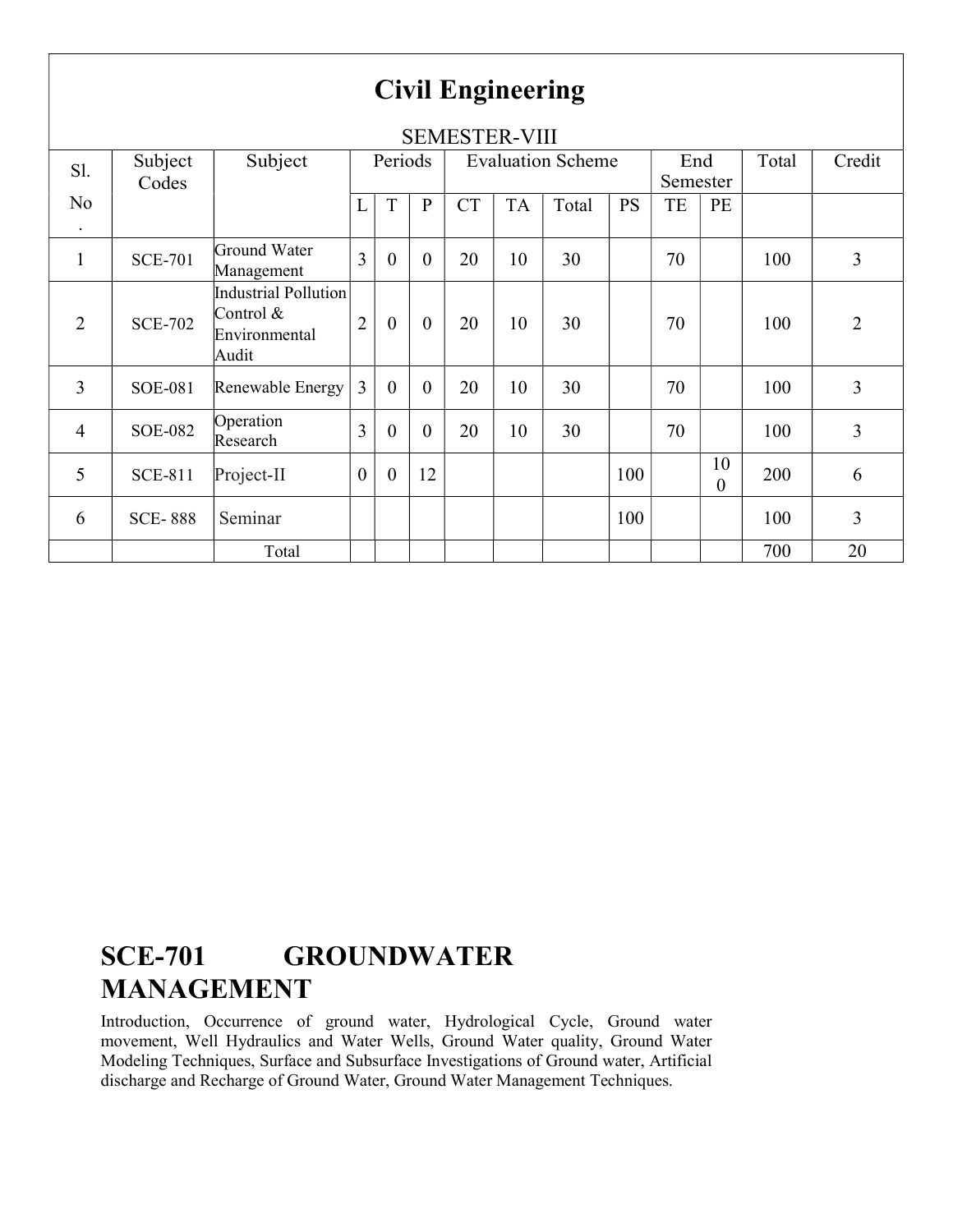### SCE-702 Industrial Pollution Control & Environmental Audit

Objectives: To understand the important issues and their abatement principles of industrial pollution

#### Outcomes:

The students will be able to:

- 1. Quantify and analyze the pollution load.
- 2. Analyze/design of suitable treatment for wastewater
- 3. Model the atmospheric dispersion of air pollutants.
- 4. Selection and design of air pollution control devices.
- 5. Analyze the characteristics of solid waste and its handling & management..

| <b>S.N.</b> | Unit   | <b>Topics</b>                               | <b>Sub Topics</b>                                                                                    |
|-------------|--------|---------------------------------------------|------------------------------------------------------------------------------------------------------|
|             | number |                                             |                                                                                                      |
|             |        |                                             |                                                                                                      |
| 1           | 1      | <b>Industrial wastes</b>                    | Industrial wastes & their sources: various industrial processes,                                     |
|             |        |                                             | sources and types of wastes- solid, liquid, gaseous, noise & radiation                               |
|             |        |                                             | emissions. Sources for industrial water usages and various industrial                                |
| 2           | 2      | <b>Control and removal</b>                  | processes requiring water use and water quality.                                                     |
|             |        | of specific pollutants                      | Processes responsible for deterioration in water quality, Various                                    |
|             |        | in industrial                               | waste water streams, Control and removal of specific pollutants in                                   |
|             |        |                                             | industrial wastewaters, e.g., oil and grease, bio-degradable organics,                               |
|             |        |                                             | chemicals such as cyanide, fluoride, toxic organics, heavy metals,                                   |
| 3           | 3      | <b>Control of gaseous</b>                   | radioactivity etc. Wastewater re-uses & recycling, concept of zero                                   |
|             |        | emissions:                                  | discharge effluent.                                                                                  |
|             |        |                                             | hood and ducts, tall stacks, particulate and gaseous pollutant control;                              |
|             |        |                                             | Solid waste generation and disposal management; Hazardous wastes:                                    |
| 4           | 4      | <b>Recent trends in</b><br>industrial waste | definitions, concepts and management aspects; Noise & radiation:                                     |
|             |        |                                             | generation, control and management.<br>Recent trends in industrial waste management, cradle to grave |
| 5           | 5      | management                                  | concept, life cycle analysis, clean technologies; Case studies of                                    |
|             |        | <b>Environmental audit:</b>                 | various industries, e.g., dairy, fertilizer, distillery, sugar, pulp and                             |
|             |        |                                             | paper, iron and steel, metal plating, thermal power plants, etc.                                     |
|             |        |                                             | Environmental audit: definitions and concepts, environmental audit                                   |
|             |        |                                             | versus accounts audit, compliance audit, relevant methodologies,                                     |
|             |        |                                             | various pollution regulations, Introduction to ISO and ISO 14000.                                    |
|             |        |                                             |                                                                                                      |
|             |        |                                             |                                                                                                      |
|             |        |                                             |                                                                                                      |
|             |        |                                             |                                                                                                      |
|             |        |                                             |                                                                                                      |

#### Recommended References:

1. Industrial Wastewater Management Handbook, Azad, Hardom Singh, Editor‐in‐Chief, McGraw Hill, New York.

2. Wastewater Reuse and Recycling Technology‐Pollution Technology Review‐72, Culp, Gordan, George Wasner, Robert Williams and Mark , V.Hughes Jr., Noyes Data Corporation, New Jersey.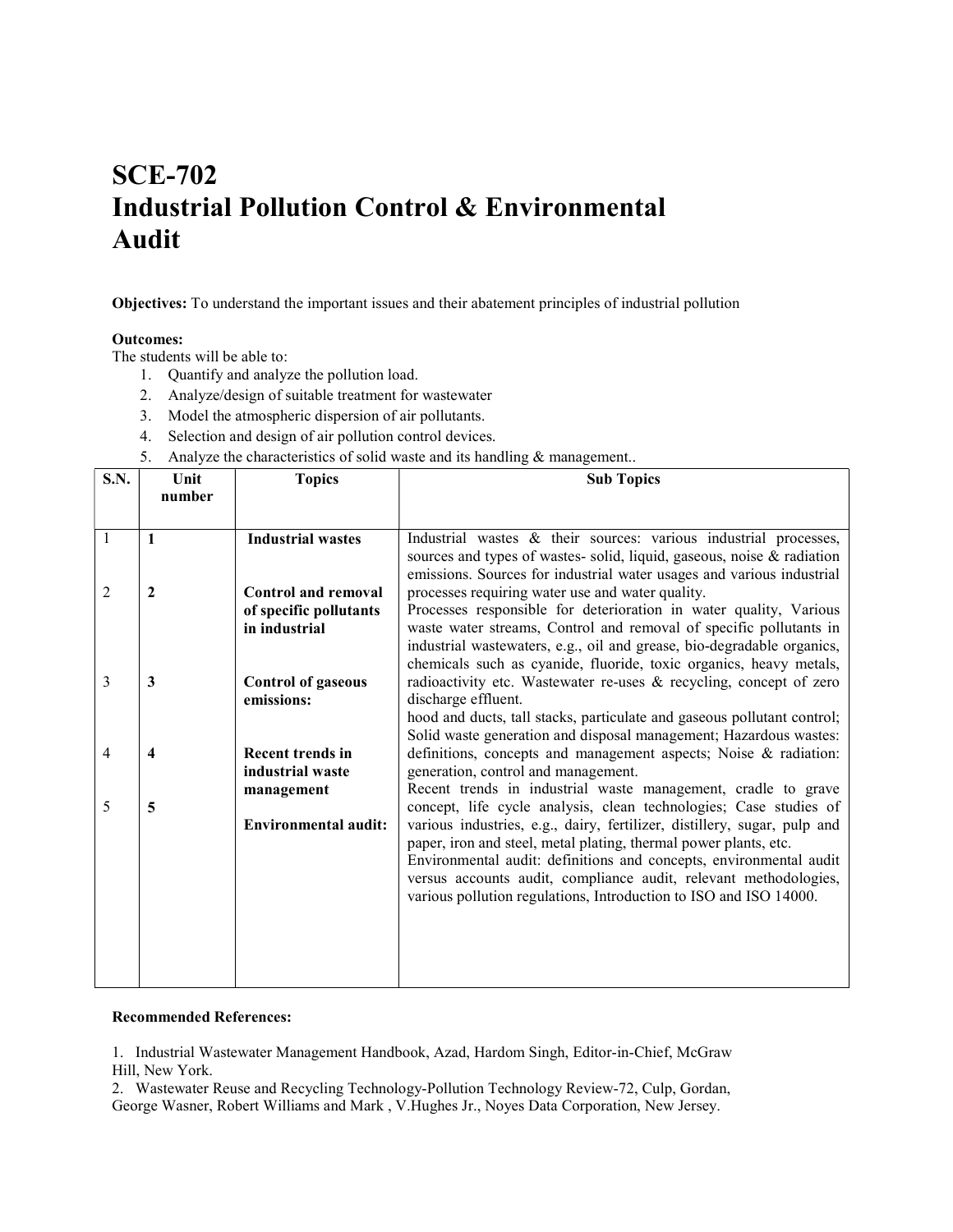- 3. The Treatment of Industrial wastes. Edmund, B. Besselieve P.E., McGraw Hill, New York.
- 4. Industrial Pollution Control –Issues and Techniques. Nancy, J. Sell, Van Nostrand Reinhold Co, NY.
- 5. Wastewater Engineering: Treatment & Re-use. Metcalf & Eddy, Tata Mc Graw-Hill.
- 6. Industrial Pollution Prevention Handbook. Shen, T.T., Springer‐Verlag, Berlin.
- 7. Environmental Engineering. Pandey, G.N. and Corney, G.C., Tata McGraw Hill, New Delhi
- 8. Environment (protection) Act-1986. Any authorized & recent publication on Government Act

### SOE-081 Renewable Energy

Objectives: To impart the knowledge of basics of different non conventional types of power generation & power plants in detail so that it helps them in understanding the need and role of Non-Conventional Energy sources particularly when the conventional sources are scarce in nature.

#### Outcomes:

At the end of the course the students will be able to:

- 1. Study various non-conventional sources of energy like wind, biomass etc and its applications in remote areas of the country.
- 2. Understand the working criteria of various direct energy conversion systems and study its applications.
- 3. Understand the importance of non energy scenario.
- 4. Understand and pursue further research work behind the development of non conventional energy sources as a part of their research work.
- 5. Understand other direct energy conversion systems like m thermoelectric and fuel cells.
- 6. Evaluate methods for generation of hydrogen power and production of hydrogen.

| <b>S.N.</b>    | Unit<br>number | <b>Topics</b>                         | <b>Sub Topics</b>                                                                                                                                                                                                                                                                                                                                                                                          |
|----------------|----------------|---------------------------------------|------------------------------------------------------------------------------------------------------------------------------------------------------------------------------------------------------------------------------------------------------------------------------------------------------------------------------------------------------------------------------------------------------------|
|                | 1              | <b>Introduction</b>                   | Introduction Various non -conventional energy resources -<br>Introduction, availability, classification, relative merits and demerits.<br>3 Solar Cells: Theory of solar cells. solar cell materials, solar cell<br>solar<br>cell<br>limitations.<br>plant,<br>power<br>array,                                                                                                                             |
| $\overline{2}$ | 2              | <b>Solar Thermal</b><br><b>Energy</b> | Solar radiation, flat plate collectors and their materials, applications<br>and performance, focusing of collectors and their materials,<br>applications and performance; solar thermal power plants, thermal                                                                                                                                                                                              |
| 3              | 3              | <b>Geothermal Energy</b>              | energy storage for solar heating and cooling, limitations. 9<br>Resources of geothermal energy, thermodynamics of geo-thermal<br>energy conversion -electrical conversion, non -electrical conversion,<br>environmental considerations. 4 Magneto -hydrodynamics (MHD):<br>Principle of working of MHD Power plant, performance and<br>limitations. 2 Fuel Cells: Principle of working of various types of |
| 4              | 4              | Thermo-electrical<br>and thermionic   | fuel cells and their working, performance and limitations. 3                                                                                                                                                                                                                                                                                                                                               |
|                |                | <b>Conversions:</b>                   | Principle of working, performance and limitations. Wind Energy:<br>Wind power and its sources, site selection, criterion, momentum<br>theory, classification of rotors, concentrations and augments, wind<br>characteristics. performance and limitations of energy conversion                                                                                                                             |
| 5              | 5              | <b>Bio-mass</b>                       | systems.<br>6                                                                                                                                                                                                                                                                                                                                                                                              |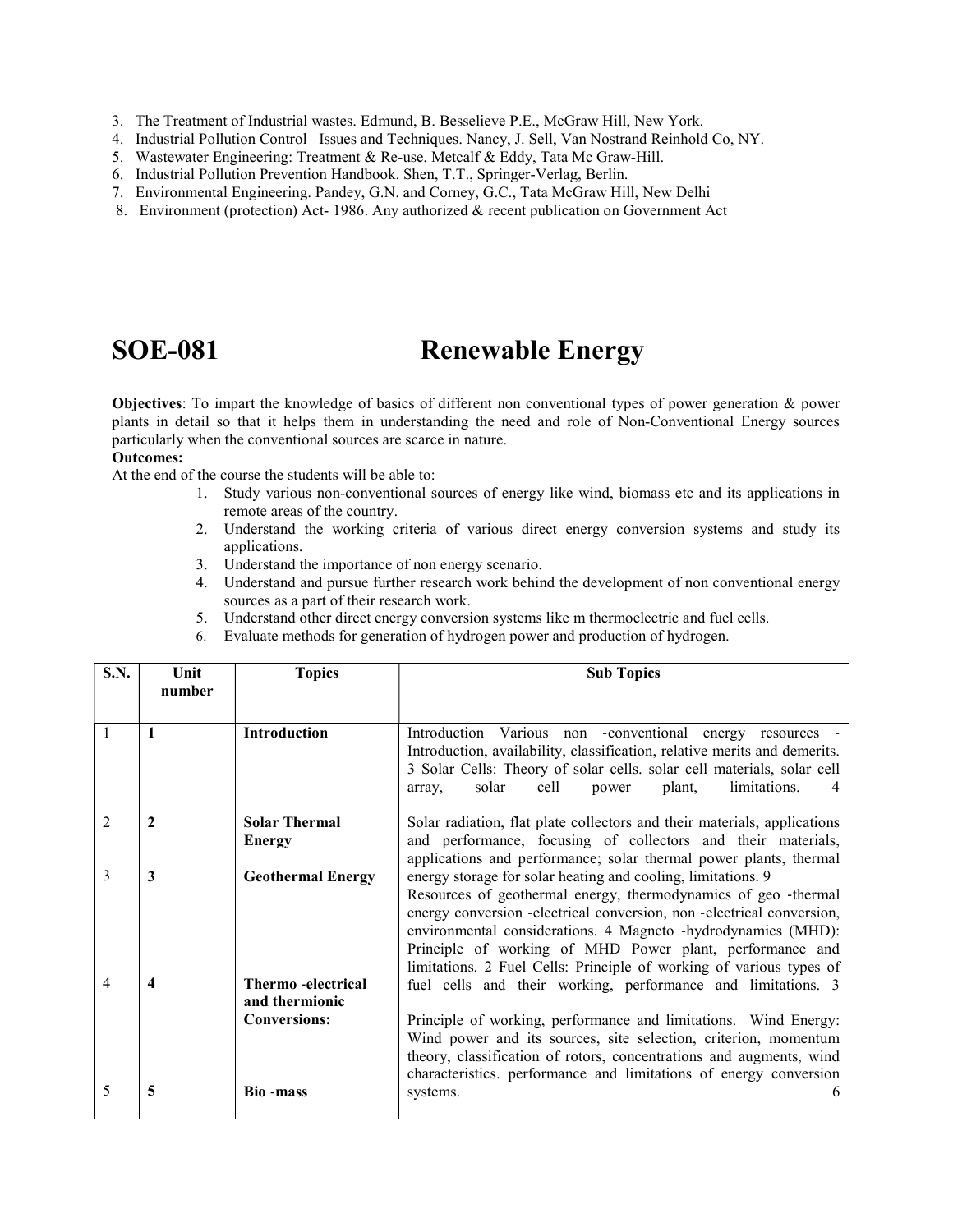| Plants. 3 |  | Availability of bio-mass and its conversion theory. Ocean Thermal<br>Energy Conversion (OTEC): Availability, theory and working<br>principle, performance and limitations. Wave and Tidal Wave:<br>Principle of working, performance and limitations. Waste Recycling |
|-----------|--|-----------------------------------------------------------------------------------------------------------------------------------------------------------------------------------------------------------------------------------------------------------------------|
|-----------|--|-----------------------------------------------------------------------------------------------------------------------------------------------------------------------------------------------------------------------------------------------------------------------|

### Text/References Books:

1. Raja etal, "Introduction to Non ‐Conventional Energy Resources" Scitech Publications.

2. John Twideu and Tony Weir, "Renewal Energy Resources" BSP Publications, 2006.

3. M.V.R. Koteswara Rao, " Energy Resources: Conventional & Non ‐Conventional " BSP Publications,2006.

4. D.S. Chauhan,"Non ‐conventional Energy Resources" New Age International.

### SOE-082 OPERATION RESEARCH

#### Objectives:

| S.N. Unit number | <b>Topics</b> | <b>Sub Topics</b> |
|------------------|---------------|-------------------|
|                  |               |                   |